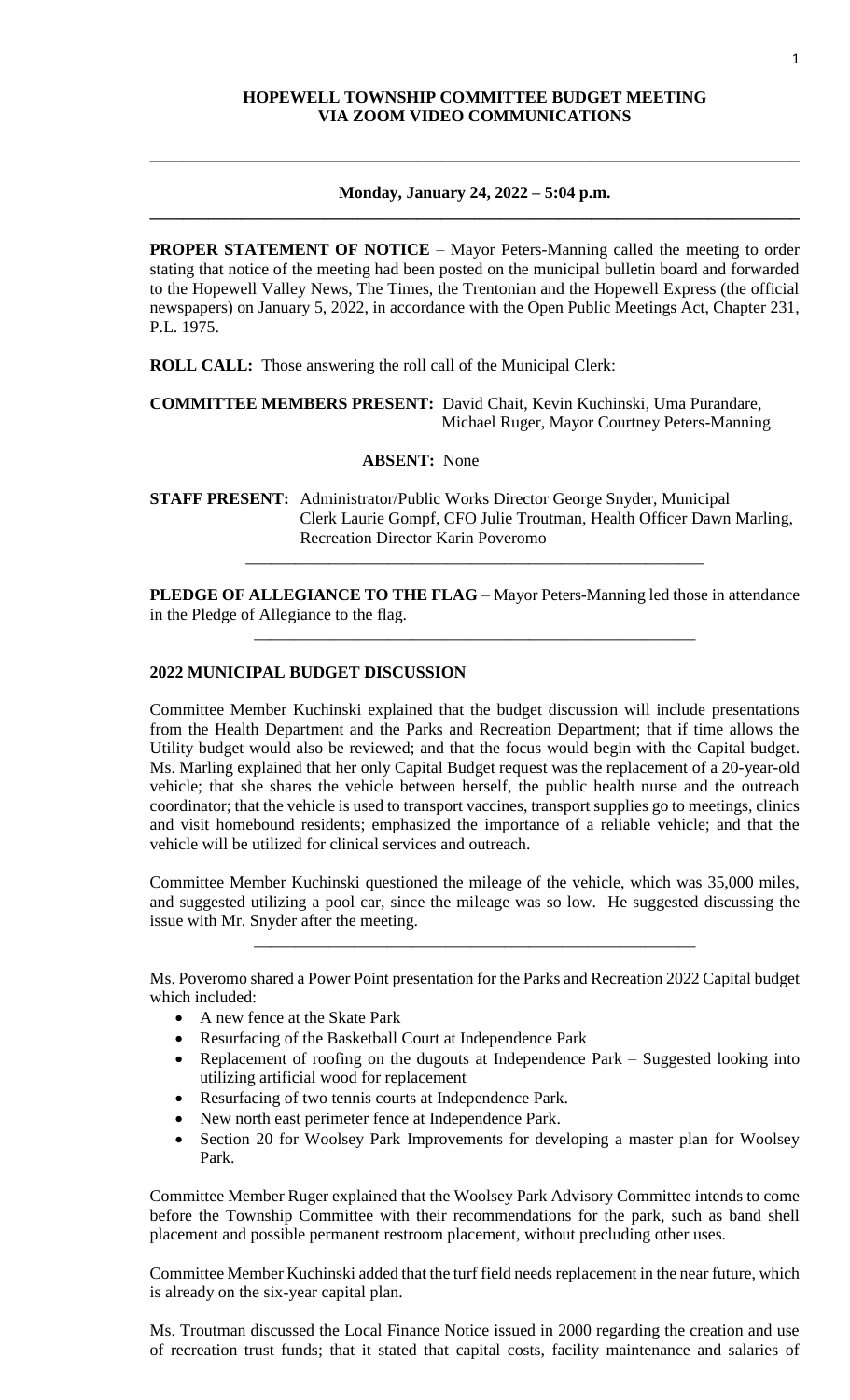permanent staff are not permitted to be subsidized by trust funds; and that allowable trust expenses include programs for which fees are collected. Committee Members questioned if field use fees were allocated to the trust fund to which Ms. Troutman replied that Twin Pines field use fees are collected and allocated for the turf repair however, other field use fees are placed in the general fund. Ms. Troutman explained that the Twin Pines turf repair is slated for the 2024 capital budget.

Committee Member Kuchinski proposed reviewing the remaining Professional Service Agreements (PSAs) and possibly moving the utility budgets to the next meeting.

Ms. Troutman reviewed PSAs which are paid through the Utility Operating Budget. Those PSAs reviewed were:

- Van Cleef Engineering for general water engineering services as well as Washington Crossing Estates plan upgrades.
- McGowan for water compliance
- Van Cleef Engineering for ELSA (Brandon Farms) and SBRSA engineering.
- Trust account PSA's are paid out of trust accounts which are not in the operating budget, they are a dedicated trusts based on fees.
- SAVE and West Trenton Animal Hospital have previously been awarded PSAs for the year.
- Parker McCay for the Open Space Trust
- Van Cleef Engineering for the Open Space Trust Unutilized funds
- PCH Development is the agency that assists with Affordable Housing and paid through the Affordable Housing trust.
- Van Cleef for COAH engineering through the Affordable Housing trust, however, these funds were never utilized.
- Mason Griffin Pierson for legal representation through the Affordable Housing trust.
- Parker McCay for legal representation through the Affordable Housing trust.
- Banisch for planning in COAH matters through the Affordable Housing trust.

Committee members discussed the upcoming PSAs to be considered on the meeting and if they reflected the amounts shown in Ms. Troutman's presentation.

\_\_\_\_\_\_\_\_\_\_\_\_\_\_\_\_\_\_\_\_\_\_\_\_\_\_\_\_\_\_\_\_\_\_\_\_\_\_\_\_\_\_\_\_\_\_\_\_\_\_\_\_\_\_\_

Committee Member Kuchinski outlined the next steps going forward with the budget process.

# **PUBLIC SECTION**

No comments from the public.

## **EXECUTIVE SESSION RESOLUTION.** Read into the record.

Mayor Peters-Manning stated that the regular meeting may reconvene following the Executive Session.

\_\_\_\_\_\_\_\_\_\_\_\_\_\_\_\_\_\_\_\_\_\_\_\_\_\_\_\_\_\_\_\_\_\_\_\_\_\_\_\_\_\_\_\_\_\_\_\_\_\_\_\_\_\_\_

Motion by Kuchinski, seconded by Ruger to go to Executive Session to discuss contract negotiations, real estate, legal and personnel matters. **MOTION UNANIMOUSLY CARRIED**

## **R E S O L U T I O N #22-29**

## **EXECUTIVE SESSION RESOLUTION**

**WHEREAS,** it is necessary for the Township Committee to discuss contract negotiations, real estate, legal, and/or personnel matters; and

**WHEREAS,** N.J.S.A. 10:4-12 permits the Township Committee to conduct a meeting from which the public is excluded in order to discuss such matters; and

**WHEREAS**, the Township Committee wishes to discuss the following:

Personnel

**WHEREAS,** the time when and circumstances under which discussion conducted in executive session may be disclosed to the public is when appropriate.